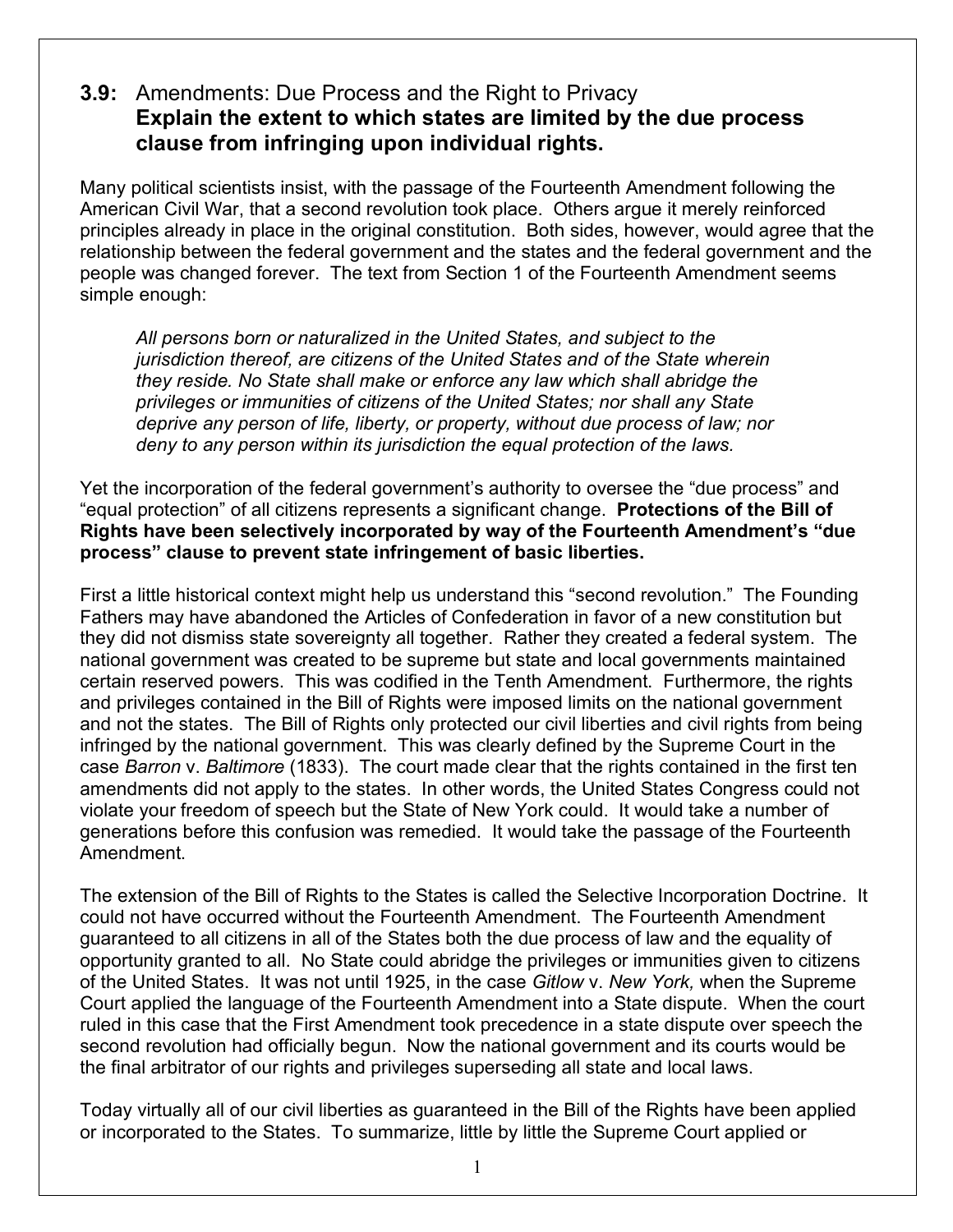incorporated the Bill of Rights to the States using the due process clause of the Fourteenth Amendment. This difficult concept is best understood by looking at a few critical examples.

Until 1961, state and local laws defined most police action. Federal authority was immaterial when determining when, where and how state law enforcement officials engaged in searches and seizures of private property. This changed with the case *Mapp* v. *Ohio* (1961). In this case the Supreme Court, using the authority of the "due process" clause of the Fourteenth Amendment, applied the Court interpreted provisions of the Fourth Amendment to the States. More specifically, the Court extended the Exclusionary Rule to the States as it had earlier (see *Weeks* v. *U.S*., 1914) to the national government. Now warrantless seizure of private property was inadmissible in both federal and state courts.

Another similar example of the Selective Incorporation Doctrine can be found in the case *Gideon* v. *Wainwright* (1963). Here the Supreme Court applied the Sixth Amendment right to counsel not just to defendants in federal trials but in state trials as well. The authority of the federal government to impose these new procedural requirements, fundamental individual rights, was not found in the words of the Bill of Rights alone. Rather it was required to use the "due process" clause of the Fourteenth Amendment. Little by little the Supreme Court applied or incorporated the Bill of Rights to the States using the due process clause of the Fourteenth Amendment.

The Selective Incorporation Doctrine goes beyond the mere application of the Bill of Rights to the States. Any and all rights, as defined by Congress and the Courts, have been equally applied to state governments. Here the best example is the extension of privacy rights. *Griswold* v. *Connecticut* (1965) utilized the vague language of the Bill of Rights to establish the right to privacy. The Court defended their discovery of privacy by arguing:

*The foregoing cases suggest that specific guarantees in the Bill of Rights have penumbras, formed by emanations from those guarantees that help give them life and substance. See Poe v. Ullman, (dissenting opinion). Various guarantees create zones of privacy. The right of association contained in the penumbra of the First Amendment is one, as we have seen. The Third Amendment, in its prohibition against the quartering of soldiers "in any house" in time of peace without the consent of the owner, is another facet of that privacy. The Fourth Amendment explicitly affirms the "right of the people to be secure in their persons, houses, papers, and effects, against unreasonable searches and seizures." The Fifth Amendment, in its Self-Incrimination Clause, enables the citizen to create a zone of privacy which government may not force him to surrender to his detriment. The Ninth Amendment provides: "The enumeration in the Constitution, of certain rights, shall not be construed to deny or disparage others retained by the people."*

At issue in this case was a state prohibition denying access to contraceptives, even to married couples. The Court would apply this reasoning further. Though not specifically mentioned in the Constitution's Bill of Rights the right to privacy was later extended to include a women's right to choose an abortion in *Roe* v. *Wade* (1973). Due to the Incorporation Doctrine, national, state and local governments now could no longer infringe upon a woman's inalienable right to privacy. Though Court's have more recently allowed for limits to these rights the second revolution has been thoroughly grounded in American life.